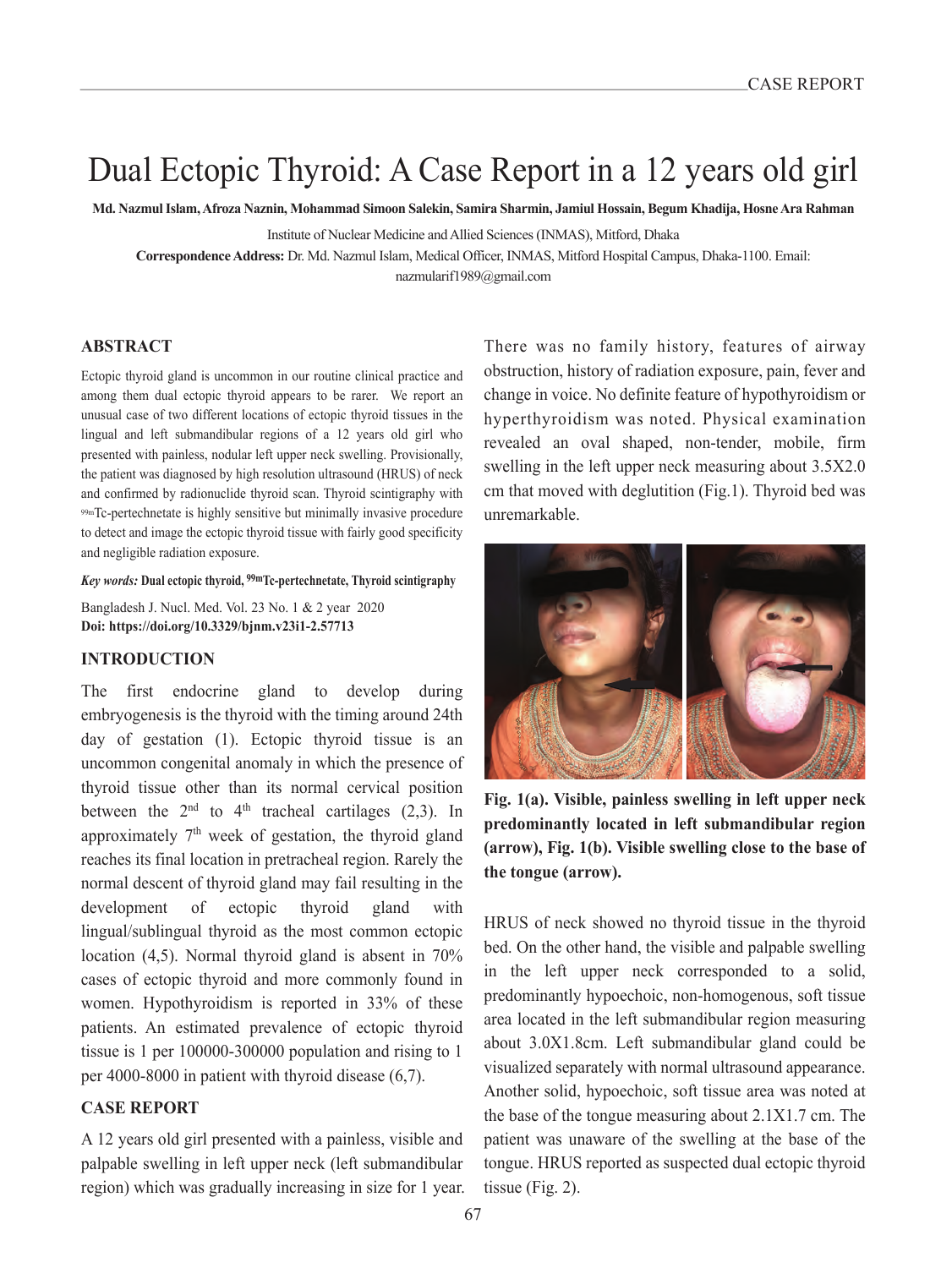



Her thyroid function tests were suggestive of euthyroid state with the value of T3-1.72 ng/ml (normal=  $0.9$ -2.20),  $T4-86.80$  ng/ml (normal =  $45-135$ ) and thyroid-stimulating hormone (TSH)-3.96 µIU/ml  $(normal = 0.3-5.0)$ . Based on clinical and biochemical examination, a provisional diagnosis of ectopic thyroid was made and the patient was referred for thyroid scan at INMAS, Dhaka. The thyroid 99mTc-pertechnetate scan demonstrated no radiotracer activity in the thyroid bed but two distinct focal areas of intense radiotracer uptake in the sublingual and submandibular regions (arrows; Fig. 3). A final diagnosis of dual ectopic thyroid was made based on thyroid scan findings. FNAC correlation from the left submandibular swelling further confirmed the diagnosis of ectopic thyroid.



**Figure 3: 99mTc pertechnetate thyroid scan (anterior view) shows two focal areas of abnormal radiotracer uptake in sublingual (arrow) and submandibular (arrow) regions with no radiotracer uptake in the region of the normal thyroid bed**

### **DISCUSSION**

The ectopic thyroid tissue is an uncommon clinical phenomenon caused by the failure of descent of thyroid gland to its normal site during early fetal life. Normally thyroid gland is located antero-laterally from the 2nd to 4th tracheal cartilage. An ectopic thyroid gland may occur due to any discrepancy in the descent of the thyroid tissue which is commonly found in midline, but the lateral location is also possible though very rare (3,7). Lingual thyroid is the most common type, about 90% of the reported cases (2). Other ectopic sites include sublingual, prelaryngeal, or mediastinal. Ectopic thyroid tissue may be present in intrathoracic and sub diaphragmatic areas (5). In this reported case of dual ectopic thyroid, sublingual and submandibular locations were spotted. Rare sites of ectopic thyroid tissue include parathyroid, cervical chains, submandibular region, duodenal mesentery, adrenals and carotid bifurcation (8). Usually ectopic thyroid tissue produces inadequate hormone, resulting either subclinical or clinical hypothyroidism causing in increase in TSH secretion from the pituitary gland. This 12-year old girl was in euthyroid status showing no features of hypo or hyperthyroidism. Follicular cell hyperplasia of the ectopic thyroid tissue occurs due to increased TSH level resulting in visible swelling of anterior neck anywhere